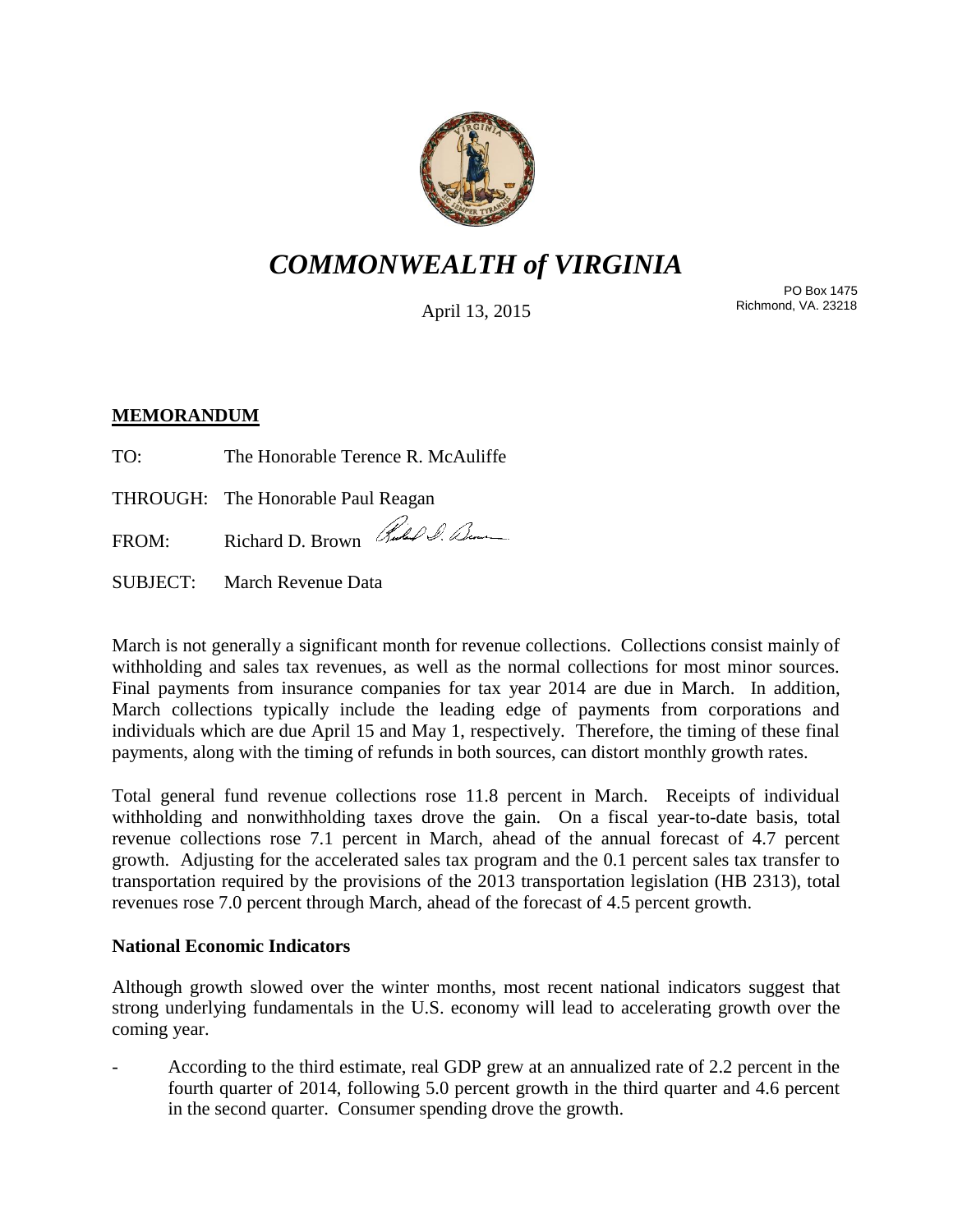- Gains in the labor market slowed in March. Payroll employment rose by just 126,000 jobs, breaking the 12-month string of gains exceeding 200,000. In a separate report, the unemployment rate remained at 5.5 percent in March.
- Initial claims for unemployment fell by 20,000 to 268,000 during the week ending March 28, the third decline in the last four weeks. The four-week moving average fell by 14,250 to 285,500.
- With seven of the ten components increasing, the Conference Board's index of leading indicators rose 0.2 percent in February following a 0.2 percent increase in January. The rise in the index is consistent with accelerating economic growth.
- The Conference Board's index of consumer confidence rose by 2.5 points to 101.3 in March. The expectations component drove the increase, while the current conditions component declined.
- Activity in the manufacturing sector slowed further in March, with the Institute of Supply Management index falling from 52.9 to 51.5, the fifth consecutive decline. Still, the index remains above the expansionary threshold of 50.0.
- Inflation, as measured by the CPI, rose 0.2 percent in February and stands 0.1 percent below February 2014, marking the second consecutive negative year-over-year reading. Core inflation (excluding food and energy prices) increased 0.2 percent in February and stands 1.7 percent above a year ago.
- The Federal Reserve announced at its March meeting that it will keep the federal funds target rate at 0.0 to 0.25 percent, noting that economic conditions may for some time "warrant keeping the target federal funds rate below levels the Committee views as normal in the longer run."

# **Virginia Economy**

The Virginia Employment Commission released re-benchmarked employment data for calendar years 2013 and 2014, and the revisions were quite small. Payroll employment growth of 0.3 percent in fiscal year 2014 was unchanged with the revision. For the first half of fiscal year 2015, growth of 0.5 percent in the previously reported data was revised up to 0.6 percent. Following are the revised growth rates in the major metro areas over the first six months of the fiscal year, with the previously reported growth in parentheses: Northern Virginia rose 0.4 percent (0.5 percent); Hampton Roads grew 0.2 percent (0.7 percent); and Richmond-Petersburg rose 1.6 percent (1.9 percent).

In February, the most recent month available, Virginia employment rose 1.1 percent from February of last year. Northern Virginia posted growth of 1.3 percent, Hampton Roads grew 0.7 percent, and Richmond-Petersburg rose 1.8 percent. The seasonally adjusted unemployment rate was unchanged at 4.7 percent in February.

The Virginia Leading Index fell 0.4 percent in February after rising 0.2 percent in January. The U.S. leading index, initial claims, and future employment increased in February while building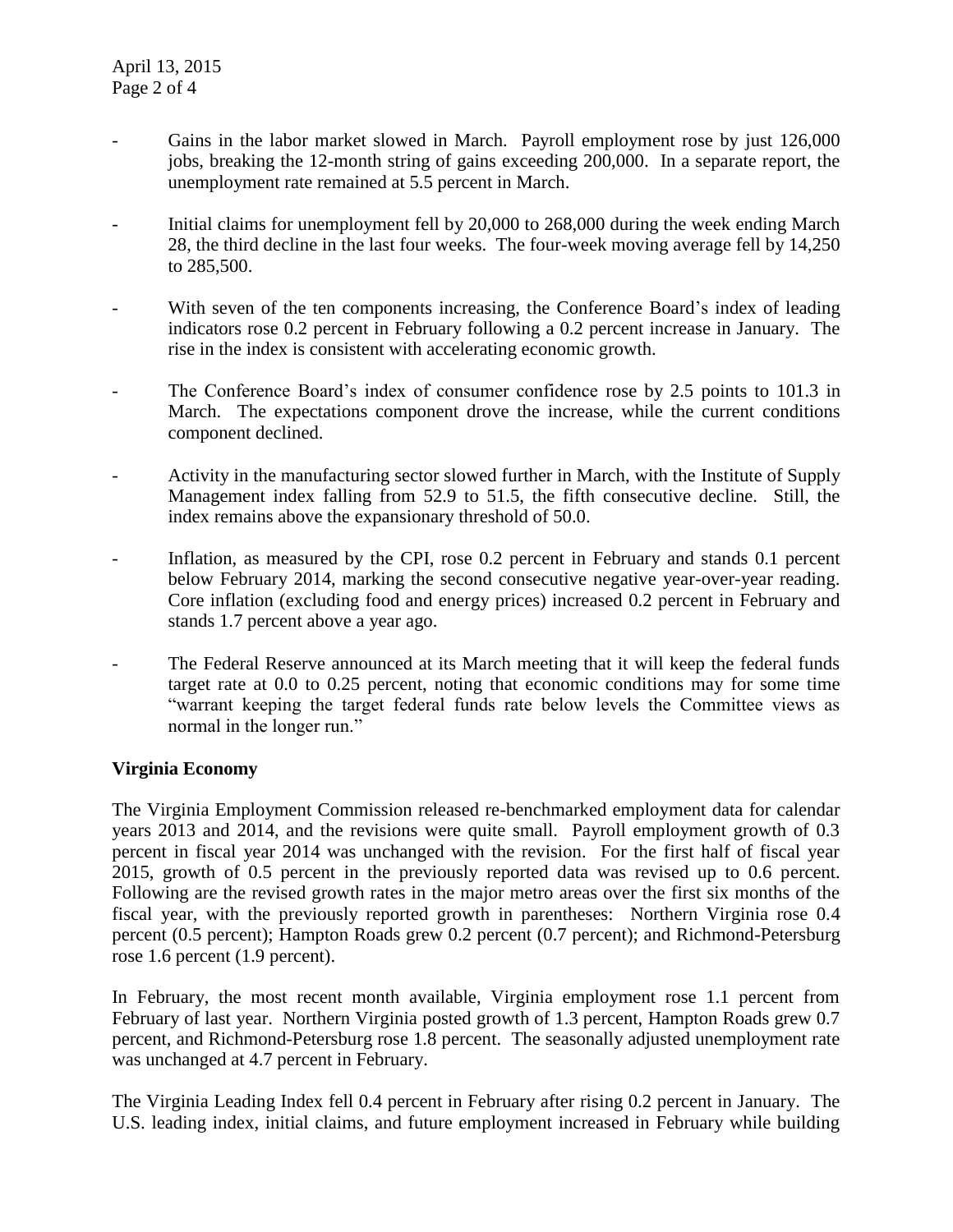April 13, 2015 Page 3 of 4

permits and auto registrations fell. The indexes for Northern Virginia, Roanoke, Richmond, Hampton Roads, Lynchburg, Charlottesville, Harrisonburg, Bristol, and Blacksburg declined, while the index for Winchester advanced in February.

## **March Revenue Collections**

Total general fund revenue collections rose 11.8 percent in March. Receipts of individual withholding and nonwithholding drove the gain. On a fiscal year-to-date basis, total revenue collections rose 7.1 percent in March, ahead of the annual forecast of 4.7 percent growth. Adjusting for the accelerated sales tax program and the 0.1 percent sales tax transfer to transportation as required by the provisions of the 2013 transportation legislation (HB 2313), total revenues rose 7.0 percent through March, ahead of the forecast of 4.5 percent growth.

*Net Individual Income Tax (69% of general fund revenues)*: Through March, collections of net individual income tax rose 8.0 percent from the same period last year, ahead of the revised annual estimate of 5.0 percent growth. Performance in each component of individual income tax is as follows:

*Individual Income Tax Withholding (63% of general fund revenues)* With an additional deposit day compared with last year, collections of payroll withholding taxes rose 10.3 percent in March. Year-to-date, withholding collections are 4.9 percent ahead of the same period last year, leading the revised annual estimate of 4.0 percent growth.

*Individual Income Tax Nonwithholding (16% of general fund revenues)*: March is not a significant month for collections in this source. Receipts were \$151.1 million compared with \$124.3 million in March of last year. Year-to-date collections through March rose by 20.1 percent, well ahead of the estimate of a 7.9 percent increase.

*Individual Income Tax Refunds*: The Department of Taxation issued \$330.3 million in refunds in March compared with \$336.4 million last year, a 1.8 percent decline.

Since the filing season began on January 1, TAX issued about 1.6 million refunds, the same amount as last January-March. The average refund size for the filing season is down 3.0 percent. Fiscal year-to-date, refunds have declined 2.3 percent, trailing the annual estimate of 3.2 percent growth.

*Sales Tax (19% of general fund revenues)*: As harsh winter weather dampened retail sales, collections of sales and use taxes, reflecting February sales, rose only 0.8 percent in March. On a year-to-date basis, collections have risen 4.0 percent, trailing the annual estimate of 4.9 percent growth. Adjusting for the partial repeal of the accelerated sales tax program and the 0.1 percent sales tax transfer to transportation required by the 2013 transportation legislation (HB 2313), sales tax collections have grown by 3.8 percent year-to-date, close to the economic-base forecast of 3.9 percent.

*Corporate Income Tax (5% of general fund revenues)*: March is not typically a significant month for collections in this source. Most of the activity in March is from companies making final tax year 2014 payments ahead of the April 15 due date. Collections of corporate income taxes were \$86.9 million in March, compared with receipts of \$75.0 million a year ago. Year-to